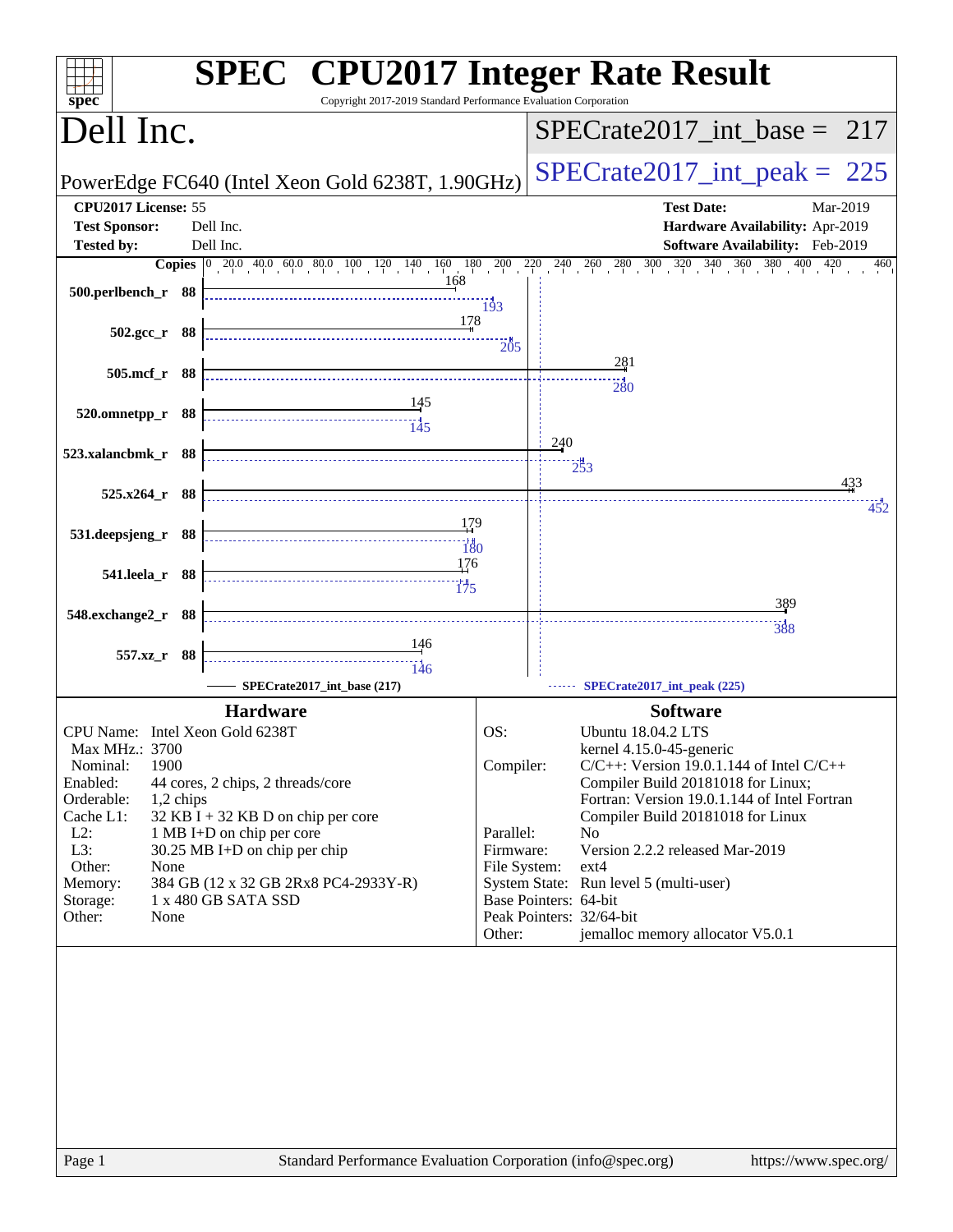# **[spec](http://www.spec.org/)**

# **[SPEC CPU2017 Integer Rate Result](http://www.spec.org/auto/cpu2017/Docs/result-fields.html#SPECCPU2017IntegerRateResult)**

Copyright 2017-2019 Standard Performance Evaluation Corporation

# Dell Inc.

## [SPECrate2017\\_int\\_base =](http://www.spec.org/auto/cpu2017/Docs/result-fields.html#SPECrate2017intbase) 217

PowerEdge FC640 (Intel Xeon Gold 6238T, 1.90GHz)  $\text{SPECrate}2017\_int\_peak = 225$ 

**[CPU2017 License:](http://www.spec.org/auto/cpu2017/Docs/result-fields.html#CPU2017License)** 55 **[Test Date:](http://www.spec.org/auto/cpu2017/Docs/result-fields.html#TestDate)** Mar-2019

**[Test Sponsor:](http://www.spec.org/auto/cpu2017/Docs/result-fields.html#TestSponsor)** Dell Inc. **[Hardware Availability:](http://www.spec.org/auto/cpu2017/Docs/result-fields.html#HardwareAvailability)** Apr-2019 **[Tested by:](http://www.spec.org/auto/cpu2017/Docs/result-fields.html#Testedby)** Dell Inc. **[Software Availability:](http://www.spec.org/auto/cpu2017/Docs/result-fields.html#SoftwareAvailability)** Feb-2019

#### **[Results Table](http://www.spec.org/auto/cpu2017/Docs/result-fields.html#ResultsTable)**

|                                  | <b>Base</b>   |                |       |                |       | <b>Peak</b>    |       |               |                |              |                |              |                |              |
|----------------------------------|---------------|----------------|-------|----------------|-------|----------------|-------|---------------|----------------|--------------|----------------|--------------|----------------|--------------|
| <b>Benchmark</b>                 | <b>Copies</b> | <b>Seconds</b> | Ratio | <b>Seconds</b> | Ratio | <b>Seconds</b> | Ratio | <b>Copies</b> | <b>Seconds</b> | <b>Ratio</b> | <b>Seconds</b> | <b>Ratio</b> | <b>Seconds</b> | <b>Ratio</b> |
| 500.perlbench_r                  | 88            | 833            | 168   | 831            | 169   | 832            | 168   | 88            | 725            | 193          | 727            | 193          | 725            | <u>193</u>   |
| $502.\text{gcc}$ _r              | 88            | 693            | 180   | 699            | 178   | 700            | 178   | 88            | 609            | 205          | 607            | 205          | 605            | 206          |
| $505$ .mcf r                     | 88            | 506            | 281   | 504            | 282   | 505            | 281   | 88            | 506            | 281          | 507            | 280          | 507            | 280          |
| 520.omnetpp_r                    | 88            | 795            | 145   | 796            | 145   | 795            | 145   | 88            | 796            | 145          | 798            | 145          | 799            | 144          |
| 523.xalancbmk r                  | 88            | 388            | 240   | 387            | 240   | 389            | 239   | 88            | 366            | 254          | 367            | 253          | 369            | 252          |
| 525.x264 r                       | 88            | 358            | 431   | 356            | 433   | 355            | 434   | 88            | 341            | 452          | 341            | 452          | 340            | 453          |
| 531.deepsjeng_r                  | 88            | 563            | 179   | 561            | 180   | 574            | 176   | 88            | 558            | 181          | 561            | <b>180</b>   | 572            | 176          |
| 541.leela r                      | 88            | 845            | 173   | 825            | 177   | 826            | 176   | 88            | 849            | 172          | 831            | 175          | 825            | 177          |
| 548.exchange2_r                  | 88            | 593            | 389   | 595            | 388   | 593            | 389   | 88            | 593            | 389          | 595            | 388          | 595            | 388          |
| 557.xz                           | 88            | 652            | 146   | 652            | 146   | 652            | 146   | 88            | 651            | 146          | 651            | <u>146</u>   | 651            | 146          |
| $SPECrate2017$ int base =<br>217 |               |                |       |                |       |                |       |               |                |              |                |              |                |              |
| $SPECrate2017\_int\_peak =$      |               |                | 225   |                |       |                |       |               |                |              |                |              |                |              |

Results appear in the [order in which they were run](http://www.spec.org/auto/cpu2017/Docs/result-fields.html#RunOrder). Bold underlined text [indicates a median measurement](http://www.spec.org/auto/cpu2017/Docs/result-fields.html#Median).

#### **[Submit Notes](http://www.spec.org/auto/cpu2017/Docs/result-fields.html#SubmitNotes)**

 The numactl mechanism was used to bind copies to processors. The config file option 'submit' was used to generate numactl commands to bind each copy to a specific processor. For details, please see the config file.

### **[Operating System Notes](http://www.spec.org/auto/cpu2017/Docs/result-fields.html#OperatingSystemNotes)**

Stack size set to unlimited using "ulimit -s unlimited"

#### **[General Notes](http://www.spec.org/auto/cpu2017/Docs/result-fields.html#GeneralNotes)**

Environment variables set by runcpu before the start of the run: LD\_LIBRARY\_PATH = "/home/cpu2017/lib/ia32:/home/cpu2017/lib/intel64:/home/cpu2017/je5.0.1-32:/home/cpu2017/je5.0.1-64" Binaries compiled on a system with 1x Intel Core i9-7900X CPU + 32GB RAM memory using Redhat Enterprise Linux 7.5 NA: The test sponsor attests, as of date of publication, that CVE-2017-5754 (Meltdown) is mitigated in the system as tested and documented. Yes: The test sponsor attests, as of date of publication, that CVE-2017-5753 (Spectre variant 1) is mitigated in the system as tested and documented. Yes: The test sponsor attests, as of date of publication, that CVE-2017-5715 (Spectre variant 2) is mitigated in the system as tested and documented. Transparent Huge Pages enabled by default Prior to runcpu invocation Filesystem page cache synced and cleared with: sync; echo 3> /proc/sys/vm/drop\_caches runcpu command invoked through numactl i.e.:

**(Continued on next page)**

| Page 2 | Standard Performance Evaluation Corporation (info@spec.org) | https://www.spec.org/ |
|--------|-------------------------------------------------------------|-----------------------|
|--------|-------------------------------------------------------------|-----------------------|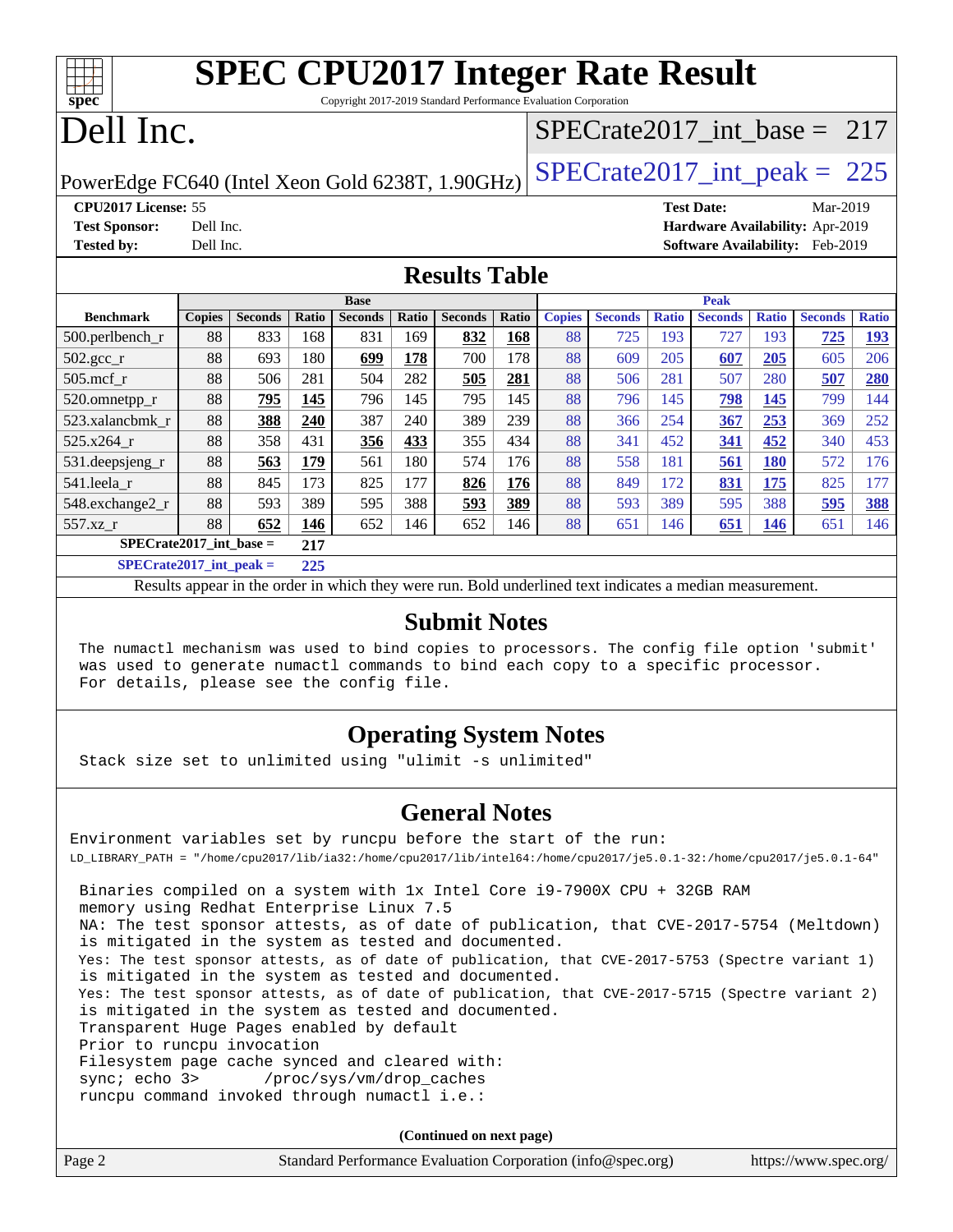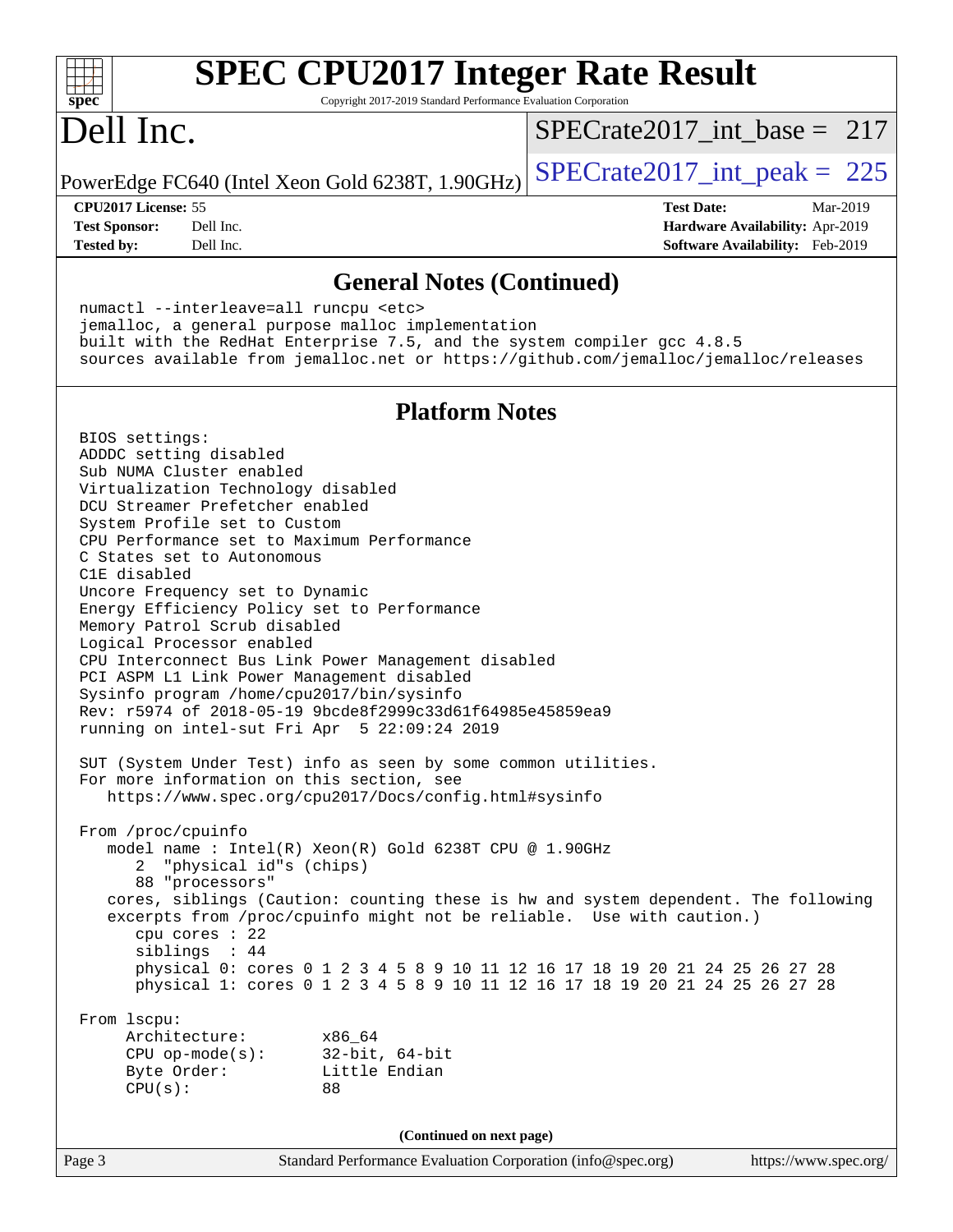

Page 4 Standard Performance Evaluation Corporation [\(info@spec.org\)](mailto:info@spec.org) <https://www.spec.org/>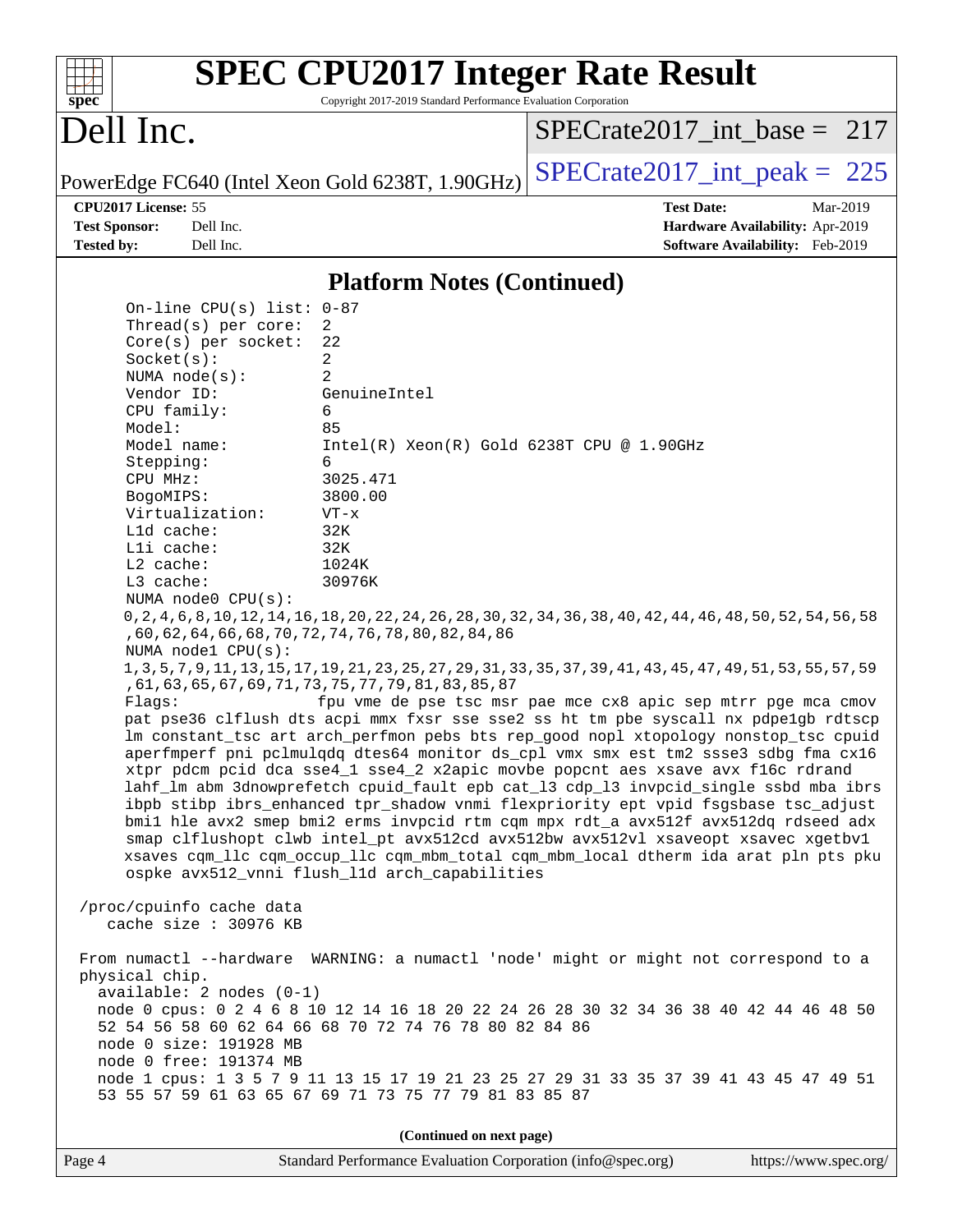| <b>SPEC CPU2017 Integer Rate Result</b><br>Copyright 2017-2019 Standard Performance Evaluation Corporation<br>spec <sup>®</sup>                                                                                                                                                                                                                |                                                                                                     |
|------------------------------------------------------------------------------------------------------------------------------------------------------------------------------------------------------------------------------------------------------------------------------------------------------------------------------------------------|-----------------------------------------------------------------------------------------------------|
| Dell Inc.                                                                                                                                                                                                                                                                                                                                      | $SPECrate2017$ int base = 217                                                                       |
| PowerEdge FC640 (Intel Xeon Gold 6238T, 1.90GHz)                                                                                                                                                                                                                                                                                               | $SPECrate2017\_int\_peak = 225$                                                                     |
| CPU2017 License: 55<br><b>Test Sponsor:</b><br>Dell Inc.<br><b>Tested by:</b><br>Dell Inc.                                                                                                                                                                                                                                                     | <b>Test Date:</b><br>Mar-2019<br>Hardware Availability: Apr-2019<br>Software Availability: Feb-2019 |
| <b>Platform Notes (Continued)</b>                                                                                                                                                                                                                                                                                                              |                                                                                                     |
| node 1 size: 193505 MB<br>node 1 free: 192992 MB<br>node distances:<br>$\overline{0}$<br>$\mathbf{1}$<br>node<br>0:<br>10 21<br>1:<br>21<br>10<br>From /proc/meminfo<br>MemTotal:<br>394684252 kB<br>HugePages_Total:<br>0                                                                                                                     |                                                                                                     |
| Hugepagesize:<br>2048 kB<br>/usr/bin/lsb_release -d<br>Ubuntu 18.04.2 LTS                                                                                                                                                                                                                                                                      |                                                                                                     |
| From /etc/*release* /etc/*version*<br>debian_version: buster/sid<br>os-release:<br>NAME="Ubuntu"<br>VERSION="18.04.2 LTS (Bionic Beaver)"<br>ID=ubuntu<br>ID LIKE=debian<br>PRETTY_NAME="Ubuntu 18.04.2 LTS"<br>VERSION ID="18.04"<br>HOME_URL="https://www.ubuntu.com/"<br>SUPPORT_URL="https://help.ubuntu.com/"                             |                                                                                                     |
| uname $-a$ :<br>Linux intel-sut 4.15.0-45-generic #48-Ubuntu SMP Tue Jan 29 16:28:13 UTC 2019 x86_64<br>x86 64 x86 64 GNU/Linux                                                                                                                                                                                                                |                                                                                                     |
| Kernel self-reported vulnerability status:                                                                                                                                                                                                                                                                                                     |                                                                                                     |
| CVE-2017-5754 (Meltdown):<br>Not affected<br>CVE-2017-5753 (Spectre variant 1): Mitigation: __user pointer sanitization<br>CVE-2017-5715 (Spectre variant 2): Mitigation: Enhanced IBRS, IBPB                                                                                                                                                  |                                                                                                     |
| run-level 5 Apr 5 22:08                                                                                                                                                                                                                                                                                                                        |                                                                                                     |
| SPEC is set to: /home/cpu2017<br>Type Size Used Avail Use% Mounted on<br>Filesystem<br>/dev/sda2<br>ext4 439G<br>19G 398G<br>$5\%$ /                                                                                                                                                                                                           |                                                                                                     |
| Additional information from dmidecode follows. WARNING: Use caution when you interpret<br>this section. The 'dmidecode' program reads system data which is "intended to allow<br>hardware to be accurately determined", but the intent may not be met, as there are<br>frequent changes to hardware, firmware, and the "DMTF SMBIOS" standard. |                                                                                                     |
| (Continued on next page)                                                                                                                                                                                                                                                                                                                       |                                                                                                     |
| Standard Performance Evaluation Corporation (info@spec.org)<br>Page 5                                                                                                                                                                                                                                                                          | https://www.spec.org/                                                                               |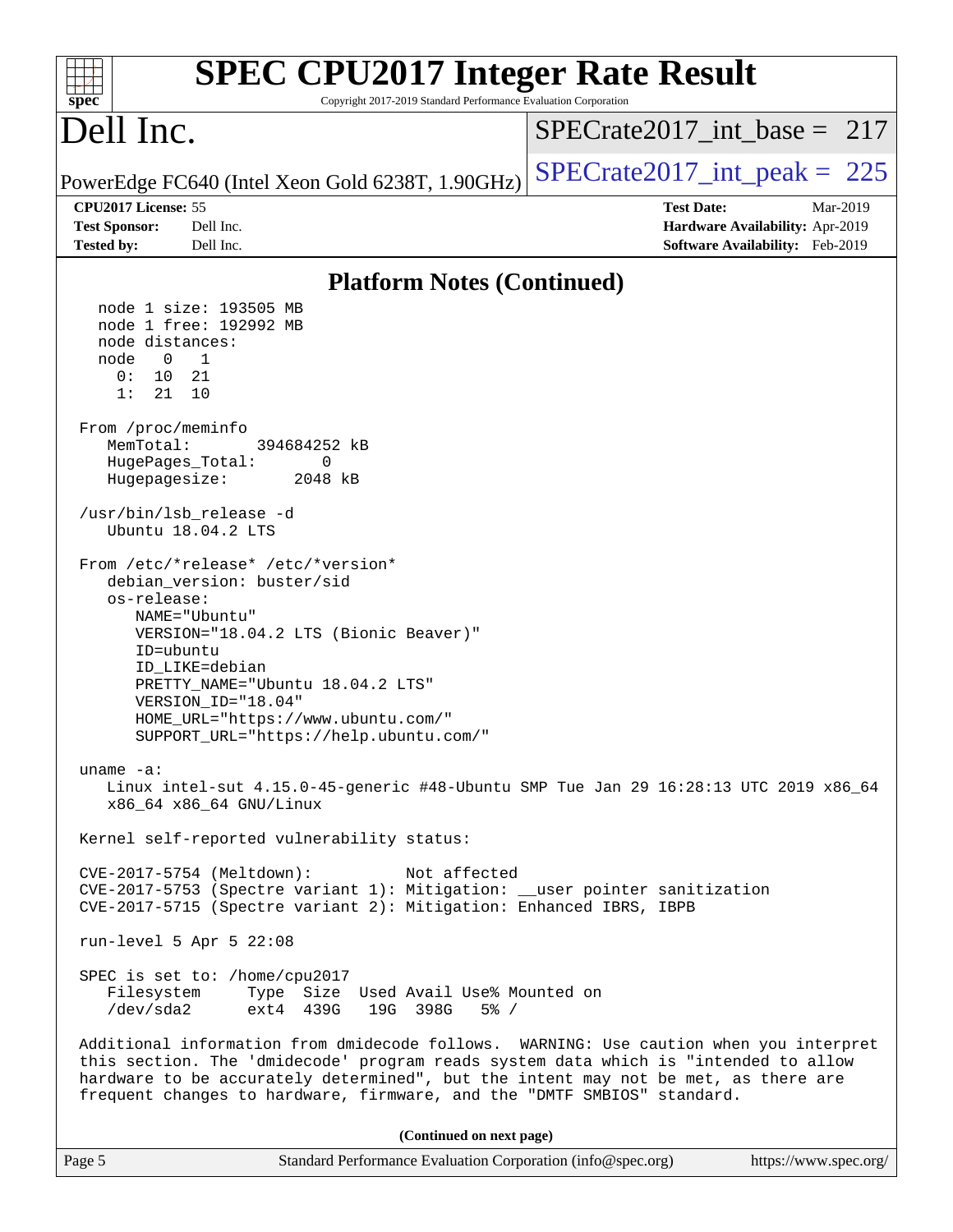

# **[SPEC CPU2017 Integer Rate Result](http://www.spec.org/auto/cpu2017/Docs/result-fields.html#SPECCPU2017IntegerRateResult)**

Copyright 2017-2019 Standard Performance Evaluation Corporation

## Dell Inc.

[SPECrate2017\\_int\\_base =](http://www.spec.org/auto/cpu2017/Docs/result-fields.html#SPECrate2017intbase) 217

PowerEdge FC640 (Intel Xeon Gold 6238T, 1.90GHz)  $\text{SPECrate2017\_int\_peak} = 225$ 

**[Tested by:](http://www.spec.org/auto/cpu2017/Docs/result-fields.html#Testedby)** Dell Inc. **[Software Availability:](http://www.spec.org/auto/cpu2017/Docs/result-fields.html#SoftwareAvailability)** Feb-2019

**[CPU2017 License:](http://www.spec.org/auto/cpu2017/Docs/result-fields.html#CPU2017License)** 55 **[Test Date:](http://www.spec.org/auto/cpu2017/Docs/result-fields.html#TestDate)** Mar-2019 **[Test Sponsor:](http://www.spec.org/auto/cpu2017/Docs/result-fields.html#TestSponsor)** Dell Inc. **[Hardware Availability:](http://www.spec.org/auto/cpu2017/Docs/result-fields.html#HardwareAvailability)** Apr-2019

#### **[Platform Notes \(Continued\)](http://www.spec.org/auto/cpu2017/Docs/result-fields.html#PlatformNotes)**

 BIOS Dell Inc. 2.2.2 03/05/2019 Memory: 3x 00AD00B300AD HMA84GR7CJR4N-WM 32 GB 2 rank 2933 9x 00AD063200AD HMA84GR7CJR4N-WM 32 GB 2 rank 2933 4x Not Specified Not Specified

(End of data from sysinfo program)

#### **[Compiler Version Notes](http://www.spec.org/auto/cpu2017/Docs/result-fields.html#CompilerVersionNotes)**

============================================================================== CC 502.gcc\_r(peak)

------------------------------------------------------------------------------ Intel(R) C Intel(R) 64 Compiler for applications running on IA-32, Version 19.0.1.144 Build 20181018 Copyright (C) 1985-2018 Intel Corporation. All rights reserved.

------------------------------------------------------------------------------

============================================================================== CC 500.perlbench\_r(base)  $502.\text{gcc_r}$ (base)  $505.\text{mcf_r}$ (base, peak) 525.x264\_r(base, peak) 557.xz\_r(base, peak)

------------------------------------------------------------------------------ Intel(R) C Intel(R) 64 Compiler for applications running on Intel(R) 64, Version 19.0.1.144 Build 20181018 Copyright (C) 1985-2018 Intel Corporation. All rights reserved.

------------------------------------------------------------------------------

============================================================================== CC 500.perlbench\_r(peak)

------------------------------------------------------------------------------ Intel(R) C Intel(R) 64 Compiler for applications running on Intel(R)  $64$ , Version 19.0.1.144 Build 20181018 Copyright (C) 1985-2018 Intel Corporation. All rights reserved.

------------------------------------------------------------------------------

==============================================================================

CXXC 523.xalancbmk\_r(peak)

------------------------------------------------------------------------------ Intel(R) C++ Intel(R) 64 Compiler for applications running on IA-32, Version 19.0.1.144 Build 20181018

Copyright (C) 1985-2018 Intel Corporation. All rights reserved. ------------------------------------------------------------------------------

============================================================================== CXXC 520.omnetpp  $r(base, peak)$  523.xalancbmk  $r(base)$  531.deepsjeng  $r(base,$ peak) 541.leela\_r(base, peak)

**(Continued on next page)**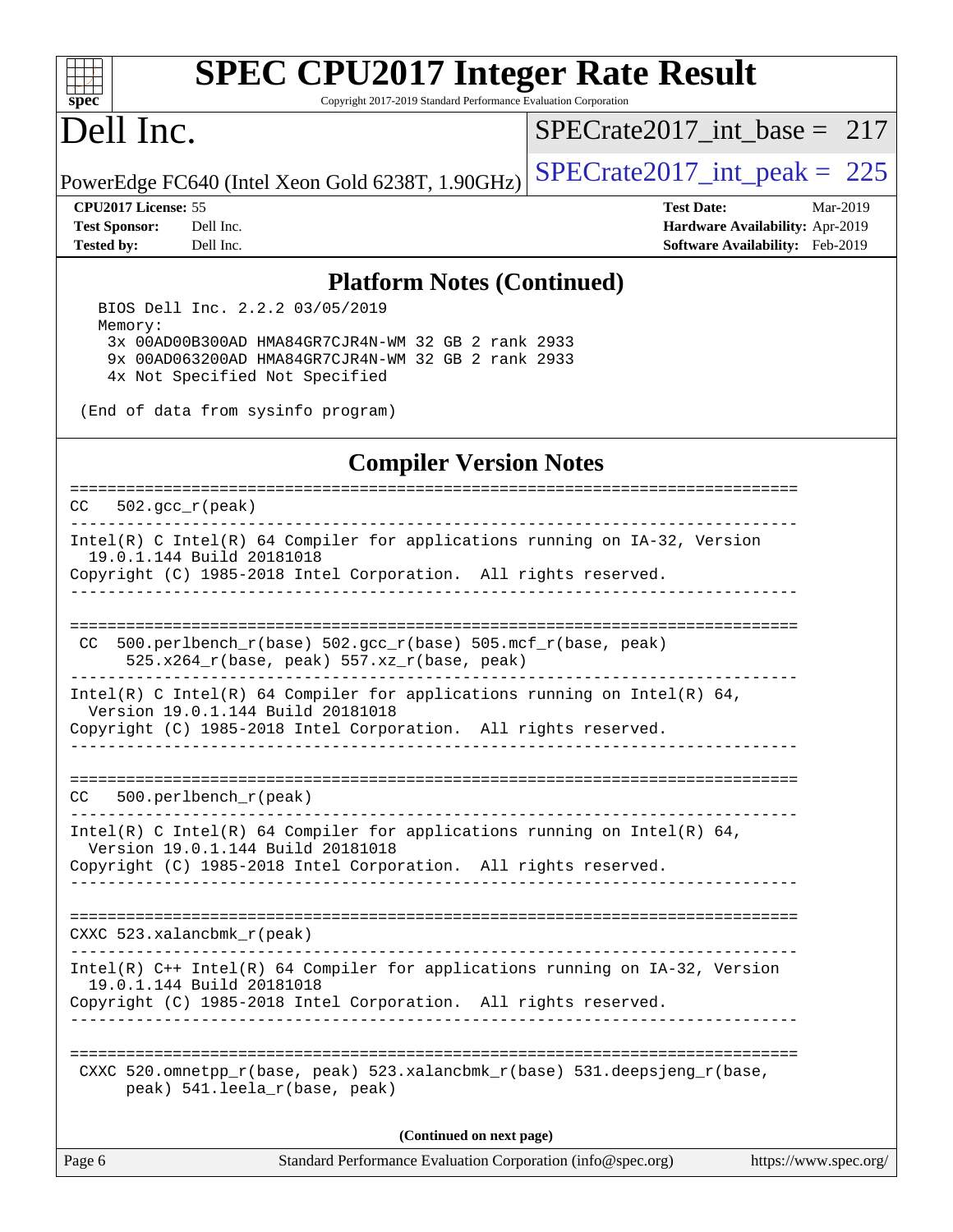| spec <sup>®</sup>                                                                                                 | <b>SPEC CPU2017 Integer Rate Result</b><br>Copyright 2017-2019 Standard Performance Evaluation Corporation |                                        |  |  |
|-------------------------------------------------------------------------------------------------------------------|------------------------------------------------------------------------------------------------------------|----------------------------------------|--|--|
| Dell Inc.                                                                                                         |                                                                                                            | SPECrate2017 int base = $217$          |  |  |
|                                                                                                                   | PowerEdge FC640 (Intel Xeon Gold 6238T, 1.90GHz)                                                           | $SPECrate2017\_int\_peak = 225$        |  |  |
| <b>CPU2017 License: 55</b>                                                                                        |                                                                                                            | <b>Test Date:</b><br>Mar-2019          |  |  |
| <b>Test Sponsor:</b>                                                                                              | Dell Inc.                                                                                                  | <b>Hardware Availability: Apr-2019</b> |  |  |
| <b>Tested by:</b>                                                                                                 | Dell Inc.                                                                                                  | <b>Software Availability:</b> Feb-2019 |  |  |
|                                                                                                                   | <b>Compiler Version Notes (Continued)</b>                                                                  |                                        |  |  |
| Intel(R) $C++$ Intel(R) 64 Compiler for applications running on Intel(R) 64,<br>Version 19.0.1.144 Build 20181018 |                                                                                                            |                                        |  |  |
| Copyright (C) 1985-2018 Intel Corporation. All rights reserved.                                                   |                                                                                                            |                                        |  |  |
|                                                                                                                   |                                                                                                            |                                        |  |  |
|                                                                                                                   |                                                                                                            |                                        |  |  |

FC 548.exchange2\_r(base, peak)

------------------------------------------------------------------------------ Intel(R) Fortran Intel(R) 64 Compiler for applications running on Intel(R) 64, Version 19.0.1.144 Build 20181018

Copyright (C) 1985-2018 Intel Corporation. All rights reserved.

------------------------------------------------------------------------------

## **[Base Compiler Invocation](http://www.spec.org/auto/cpu2017/Docs/result-fields.html#BaseCompilerInvocation)**

[C benchmarks](http://www.spec.org/auto/cpu2017/Docs/result-fields.html#Cbenchmarks): [icc -m64 -std=c11](http://www.spec.org/cpu2017/results/res2019q2/cpu2017-20190527-14526.flags.html#user_CCbase_intel_icc_64bit_c11_33ee0cdaae7deeeab2a9725423ba97205ce30f63b9926c2519791662299b76a0318f32ddfffdc46587804de3178b4f9328c46fa7c2b0cd779d7a61945c91cd35)

[C++ benchmarks:](http://www.spec.org/auto/cpu2017/Docs/result-fields.html#CXXbenchmarks) [icpc -m64](http://www.spec.org/cpu2017/results/res2019q2/cpu2017-20190527-14526.flags.html#user_CXXbase_intel_icpc_64bit_4ecb2543ae3f1412ef961e0650ca070fec7b7afdcd6ed48761b84423119d1bf6bdf5cad15b44d48e7256388bc77273b966e5eb805aefd121eb22e9299b2ec9d9)

[Fortran benchmarks](http://www.spec.org/auto/cpu2017/Docs/result-fields.html#Fortranbenchmarks): [ifort -m64](http://www.spec.org/cpu2017/results/res2019q2/cpu2017-20190527-14526.flags.html#user_FCbase_intel_ifort_64bit_24f2bb282fbaeffd6157abe4f878425411749daecae9a33200eee2bee2fe76f3b89351d69a8130dd5949958ce389cf37ff59a95e7a40d588e8d3a57e0c3fd751)

## **[Base Portability Flags](http://www.spec.org/auto/cpu2017/Docs/result-fields.html#BasePortabilityFlags)**

 500.perlbench\_r: [-DSPEC\\_LP64](http://www.spec.org/cpu2017/results/res2019q2/cpu2017-20190527-14526.flags.html#b500.perlbench_r_basePORTABILITY_DSPEC_LP64) [-DSPEC\\_LINUX\\_X64](http://www.spec.org/cpu2017/results/res2019q2/cpu2017-20190527-14526.flags.html#b500.perlbench_r_baseCPORTABILITY_DSPEC_LINUX_X64) 502.gcc\_r: [-DSPEC\\_LP64](http://www.spec.org/cpu2017/results/res2019q2/cpu2017-20190527-14526.flags.html#suite_basePORTABILITY502_gcc_r_DSPEC_LP64) 505.mcf\_r: [-DSPEC\\_LP64](http://www.spec.org/cpu2017/results/res2019q2/cpu2017-20190527-14526.flags.html#suite_basePORTABILITY505_mcf_r_DSPEC_LP64) 520.omnetpp\_r: [-DSPEC\\_LP64](http://www.spec.org/cpu2017/results/res2019q2/cpu2017-20190527-14526.flags.html#suite_basePORTABILITY520_omnetpp_r_DSPEC_LP64) 523.xalancbmk\_r: [-DSPEC\\_LP64](http://www.spec.org/cpu2017/results/res2019q2/cpu2017-20190527-14526.flags.html#suite_basePORTABILITY523_xalancbmk_r_DSPEC_LP64) [-DSPEC\\_LINUX](http://www.spec.org/cpu2017/results/res2019q2/cpu2017-20190527-14526.flags.html#b523.xalancbmk_r_baseCXXPORTABILITY_DSPEC_LINUX) 525.x264\_r: [-DSPEC\\_LP64](http://www.spec.org/cpu2017/results/res2019q2/cpu2017-20190527-14526.flags.html#suite_basePORTABILITY525_x264_r_DSPEC_LP64) 531.deepsjeng\_r: [-DSPEC\\_LP64](http://www.spec.org/cpu2017/results/res2019q2/cpu2017-20190527-14526.flags.html#suite_basePORTABILITY531_deepsjeng_r_DSPEC_LP64) 541.leela\_r: [-DSPEC\\_LP64](http://www.spec.org/cpu2017/results/res2019q2/cpu2017-20190527-14526.flags.html#suite_basePORTABILITY541_leela_r_DSPEC_LP64) 548.exchange2\_r: [-DSPEC\\_LP64](http://www.spec.org/cpu2017/results/res2019q2/cpu2017-20190527-14526.flags.html#suite_basePORTABILITY548_exchange2_r_DSPEC_LP64) 557.xz\_r: [-DSPEC\\_LP64](http://www.spec.org/cpu2017/results/res2019q2/cpu2017-20190527-14526.flags.html#suite_basePORTABILITY557_xz_r_DSPEC_LP64)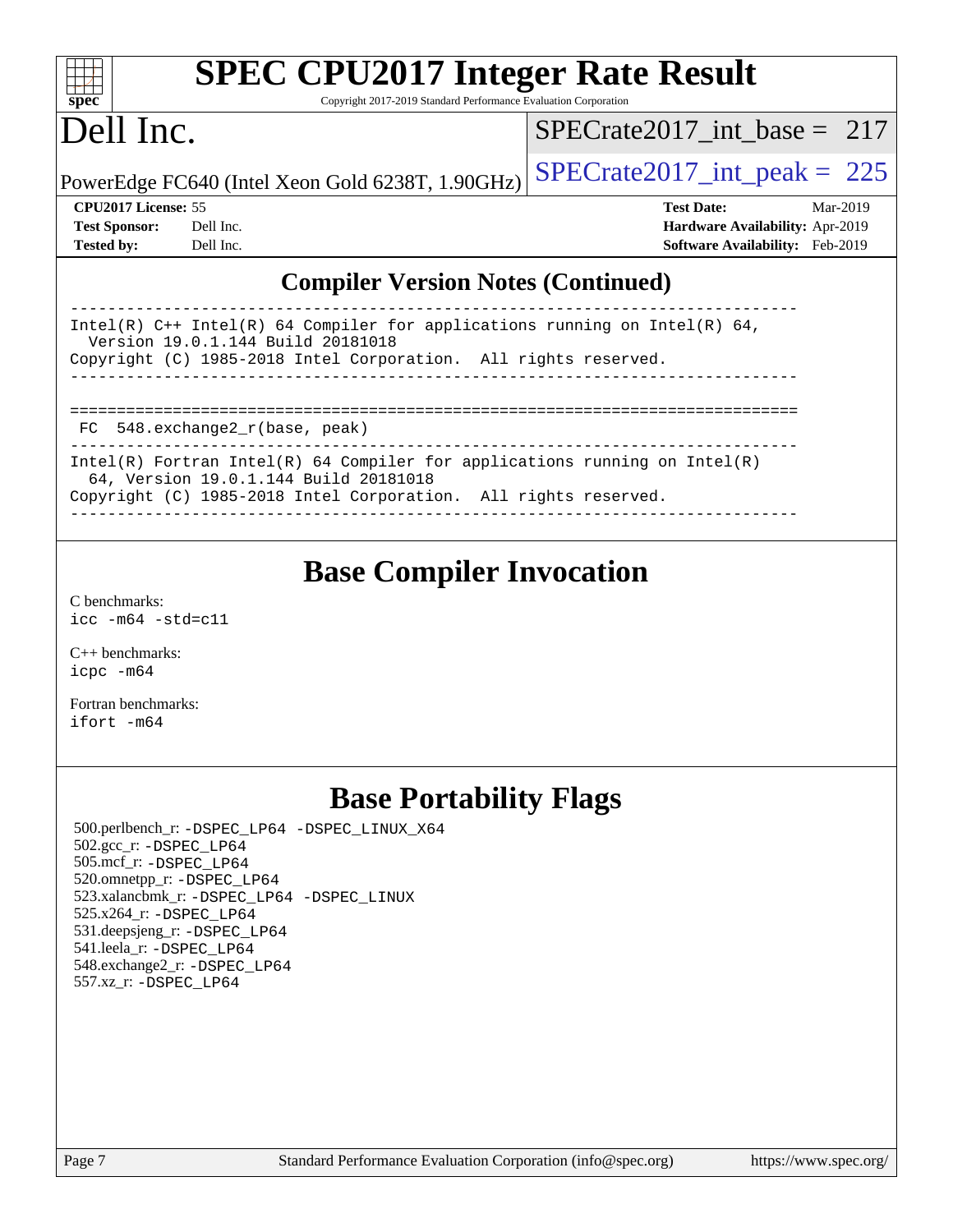| $\mathbf{spec}^*$                                                | <b>SPEC CPU2017 Integer Rate Result</b><br>Copyright 2017-2019 Standard Performance Evaluation Corporation                 |                                                                                                     |
|------------------------------------------------------------------|----------------------------------------------------------------------------------------------------------------------------|-----------------------------------------------------------------------------------------------------|
| Dell Inc.                                                        |                                                                                                                            | $SPECrate2017\_int\_base = 217$                                                                     |
|                                                                  | PowerEdge FC640 (Intel Xeon Gold 6238T, 1.90GHz)                                                                           | $SPECrate2017\_int\_peak = 225$                                                                     |
| CPU2017 License: 55<br><b>Test Sponsor:</b><br><b>Tested by:</b> | Dell Inc.<br>Dell Inc.                                                                                                     | <b>Test Date:</b><br>Mar-2019<br>Hardware Availability: Apr-2019<br>Software Availability: Feb-2019 |
| C benchmarks:                                                    | <b>Base Optimization Flags</b>                                                                                             |                                                                                                     |
| -qopt-mem-layout-trans=4<br>-lqkmalloc                           | -Wl,-z, muldefs -xCORE-AVX512 -ipo -03 -no-prec-div                                                                        | -L/usr/local/IntelCompiler19/compilers_and_libraries_2019.1.144/linux/compiler/lib/intel64          |
| $C_{++}$ benchmarks:<br>-gopt-mem-layout-trans=4<br>-lqkmalloc   | -Wl,-z, muldefs -xCORE-AVX512 -ipo -03 -no-prec-div                                                                        | -L/usr/local/IntelCompiler19/compilers_and_libraries_2019.1.144/linux/compiler/lib/intel64          |
| Fortran benchmarks:<br>-lqkmalloc                                | -Wl,-z, muldefs -xCORE-AVX512 -ipo -03 -no-prec-div<br>-qopt-mem-layout-trans=4 -nostandard-realloc-lhs -align array32byte | -L/usr/local/IntelCompiler19/compilers_and_libraries_2019.1.144/linux/compiler/lib/intel64          |
|                                                                  | <b>Peak Compiler Invocation</b>                                                                                            |                                                                                                     |
| $\text{icc}$ -m64 -std=c11                                       | C benchmarks (except as noted below):                                                                                      |                                                                                                     |
|                                                                  | 502.gcc_r: icc -m32 -std=c11 -L/usr/local/IntelCompiler19/compilers_and_libraries_2019.1.144/linux/compiler/lib/ia32_lin   |                                                                                                     |
| icpc -m64                                                        | $C++$ benchmarks (except as noted below):                                                                                  |                                                                                                     |
|                                                                  | 523.xalancbmk_r:icpc -m32 -L/usr/local/IntelCompiler19/compilers_and_libraries_2019.1.144/linux/compiler/lib/ia32_lin      |                                                                                                     |
| Fortran benchmarks:<br>ifort -m64                                |                                                                                                                            |                                                                                                     |
|                                                                  | <b>Peak Portability Flags</b><br>500.perlbench_r: -DSPEC_LP64 -DSPEC_LINUX_X64                                             |                                                                                                     |
|                                                                  | 502.gcc_r: -D_FILE_OFFSET_BITS=64                                                                                          |                                                                                                     |

 505.mcf\_r: [-DSPEC\\_LP64](http://www.spec.org/cpu2017/results/res2019q2/cpu2017-20190527-14526.flags.html#suite_peakPORTABILITY505_mcf_r_DSPEC_LP64) 520.omnetpp\_r: [-DSPEC\\_LP64](http://www.spec.org/cpu2017/results/res2019q2/cpu2017-20190527-14526.flags.html#suite_peakPORTABILITY520_omnetpp_r_DSPEC_LP64) 523.xalancbmk\_r: [-D\\_FILE\\_OFFSET\\_BITS=64](http://www.spec.org/cpu2017/results/res2019q2/cpu2017-20190527-14526.flags.html#user_peakPORTABILITY523_xalancbmk_r_file_offset_bits_64_5ae949a99b284ddf4e95728d47cb0843d81b2eb0e18bdfe74bbf0f61d0b064f4bda2f10ea5eb90e1dcab0e84dbc592acfc5018bc955c18609f94ddb8d550002c) [-DSPEC\\_LINUX](http://www.spec.org/cpu2017/results/res2019q2/cpu2017-20190527-14526.flags.html#b523.xalancbmk_r_peakCXXPORTABILITY_DSPEC_LINUX) 525.x264\_r: [-DSPEC\\_LP64](http://www.spec.org/cpu2017/results/res2019q2/cpu2017-20190527-14526.flags.html#suite_peakPORTABILITY525_x264_r_DSPEC_LP64)

**(Continued on next page)**

Page 8 Standard Performance Evaluation Corporation [\(info@spec.org\)](mailto:info@spec.org) <https://www.spec.org/>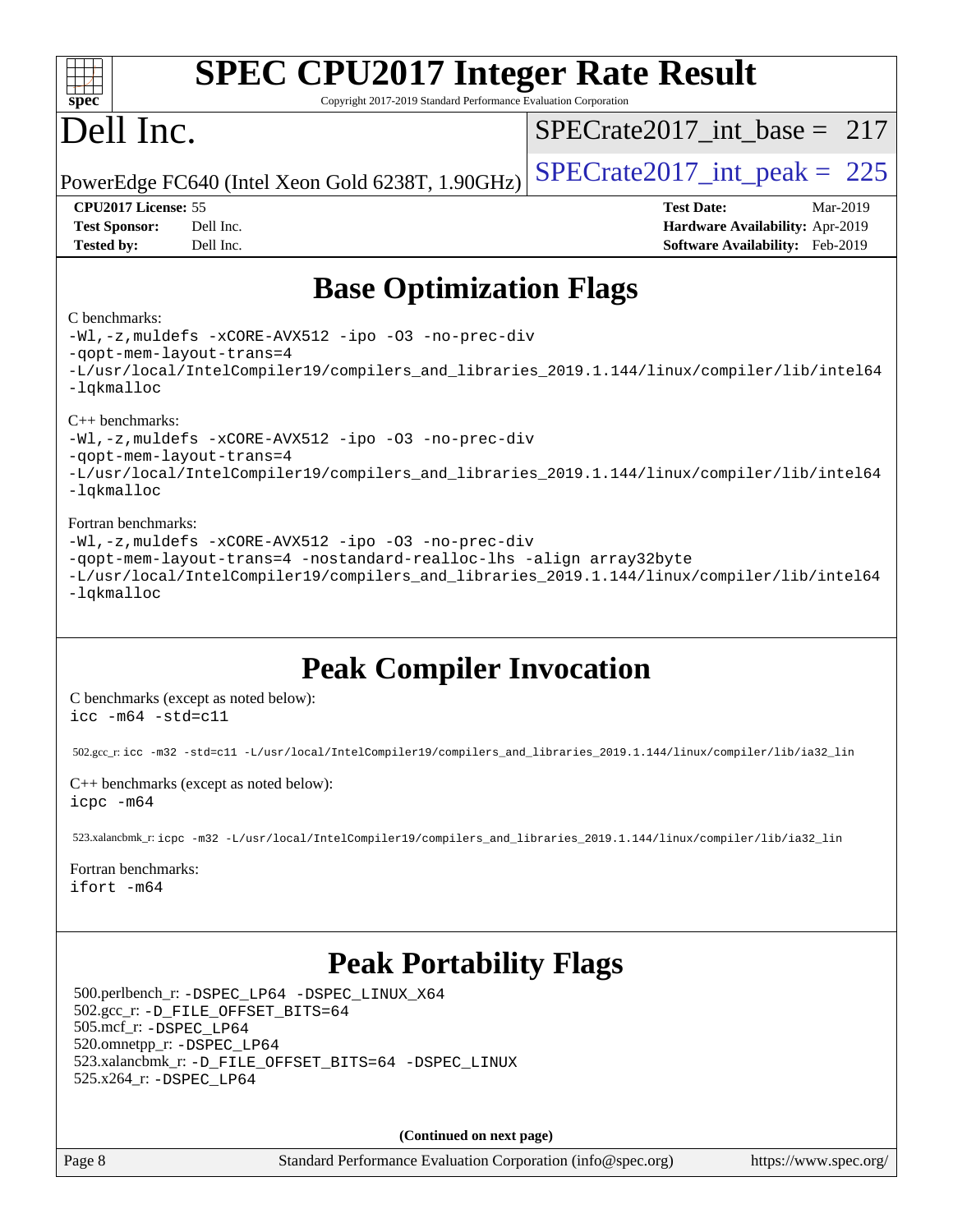#### $+\ +$ **[spec](http://www.spec.org/)**

# **[SPEC CPU2017 Integer Rate Result](http://www.spec.org/auto/cpu2017/Docs/result-fields.html#SPECCPU2017IntegerRateResult)**

Copyright 2017-2019 Standard Performance Evaluation Corporation

## Dell Inc.

[SPECrate2017\\_int\\_base =](http://www.spec.org/auto/cpu2017/Docs/result-fields.html#SPECrate2017intbase) 217

PowerEdge FC640 (Intel Xeon Gold 6238T, 1.90GHz)  $\left|$  [SPECrate2017\\_int\\_peak =](http://www.spec.org/auto/cpu2017/Docs/result-fields.html#SPECrate2017intpeak) 225

| <b>Test Sponsor:</b> | Dell Ind |
|----------------------|----------|
| <b>Tested by:</b>    | Dell In  |

**[CPU2017 License:](http://www.spec.org/auto/cpu2017/Docs/result-fields.html#CPU2017License)** 55 **[Test Date:](http://www.spec.org/auto/cpu2017/Docs/result-fields.html#TestDate)** Mar-2019 **[Test Sponsor:](http://www.spec.org/auto/cpu2017/Docs/result-fields.html#TestSponsor) [Hardware Availability:](http://www.spec.org/auto/cpu2017/Docs/result-fields.html#HardwareAvailability)** Apr-2019 **[Tested by:](http://www.spec.org/auto/cpu2017/Docs/result-fields.html#Testedby)** Delay **Tested by:** Delay **[Software Availability:](http://www.spec.org/auto/cpu2017/Docs/result-fields.html#SoftwareAvailability)** Feb-2019

## **[Peak Portability Flags \(Continued\)](http://www.spec.org/auto/cpu2017/Docs/result-fields.html#PeakPortabilityFlags)**

 531.deepsjeng\_r: [-DSPEC\\_LP64](http://www.spec.org/cpu2017/results/res2019q2/cpu2017-20190527-14526.flags.html#suite_peakPORTABILITY531_deepsjeng_r_DSPEC_LP64) 541.leela\_r: [-DSPEC\\_LP64](http://www.spec.org/cpu2017/results/res2019q2/cpu2017-20190527-14526.flags.html#suite_peakPORTABILITY541_leela_r_DSPEC_LP64) 548.exchange2\_r: [-DSPEC\\_LP64](http://www.spec.org/cpu2017/results/res2019q2/cpu2017-20190527-14526.flags.html#suite_peakPORTABILITY548_exchange2_r_DSPEC_LP64) 557.xz\_r: [-DSPEC\\_LP64](http://www.spec.org/cpu2017/results/res2019q2/cpu2017-20190527-14526.flags.html#suite_peakPORTABILITY557_xz_r_DSPEC_LP64)

## **[Peak Optimization Flags](http://www.spec.org/auto/cpu2017/Docs/result-fields.html#PeakOptimizationFlags)**

[C benchmarks](http://www.spec.org/auto/cpu2017/Docs/result-fields.html#Cbenchmarks):

```
(info@spec.org)https://www.spec.org/
  500.perlbench_r: -Wl,-z,muldefs -prof-gen(pass 1) -prof-use(pass 2) -ipo
-xCORE-AVX512 -O3 -no-prec-div -qopt-mem-layout-trans=4
-fno-strict-overflow
-L/usr/local/IntelCompiler19/compilers_and_libraries_2019.1.144/linux/compiler/lib/intel64
-lqkmalloc
  502.gcc_r: -Wl,-z,muldefs -prof-gen(pass 1) -prof-use(pass 2) -ipo
-xCORE-AVX512 -O3 -no-prec-div -qopt-mem-layout-trans=4
-L/usr/local/je5.0.1-32/lib -ljemalloc
  505.mcf_r: -Wl,-z,muldefs -xCORE-AVX512 -ipo -O3 -no-prec-div
-qopt-mem-layout-trans=4
-L/usr/local/IntelCompiler19/compilers_and_libraries_2019.1.144/linux/compiler/lib/intel64
-lqkmalloc
  525.x264_r: -Wl,-z,muldefs -xCORE-AVX512 -ipo -O3 -no-prec-div
-qopt-mem-layout-trans=4 -fno-alias
-L/usr/local/IntelCompiler19/compilers_and_libraries_2019.1.144/linux/compiler/lib/intel64
-lqkmalloc
  557.xz_r: Same as 505.mcf_r
C++ benchmarks: 
  520.omnetpp_r: -Wl,-z,muldefs -xCORE-AVX512 -ipo -O3 -no-prec-div
-qopt-mem-layout-trans=4
-L/usr/local/IntelCompiler19/compilers_and_libraries_2019.1.144/linux/compiler/lib/intel64
-lqkmalloc
  523.xalancbmk_r: -Wl,-z,muldefs -prof-gen(pass 1) -prof-use(pass 2) -ipo
-xCORE-AVX512 -O3 -no-prec-div -qopt-mem-layout-trans=4
-L/usr/local/je5.0.1-32/lib -ljemalloc
  531.deepsjeng_r: Same as 520.omnetpp_r
                                     (Continued on next page)
```